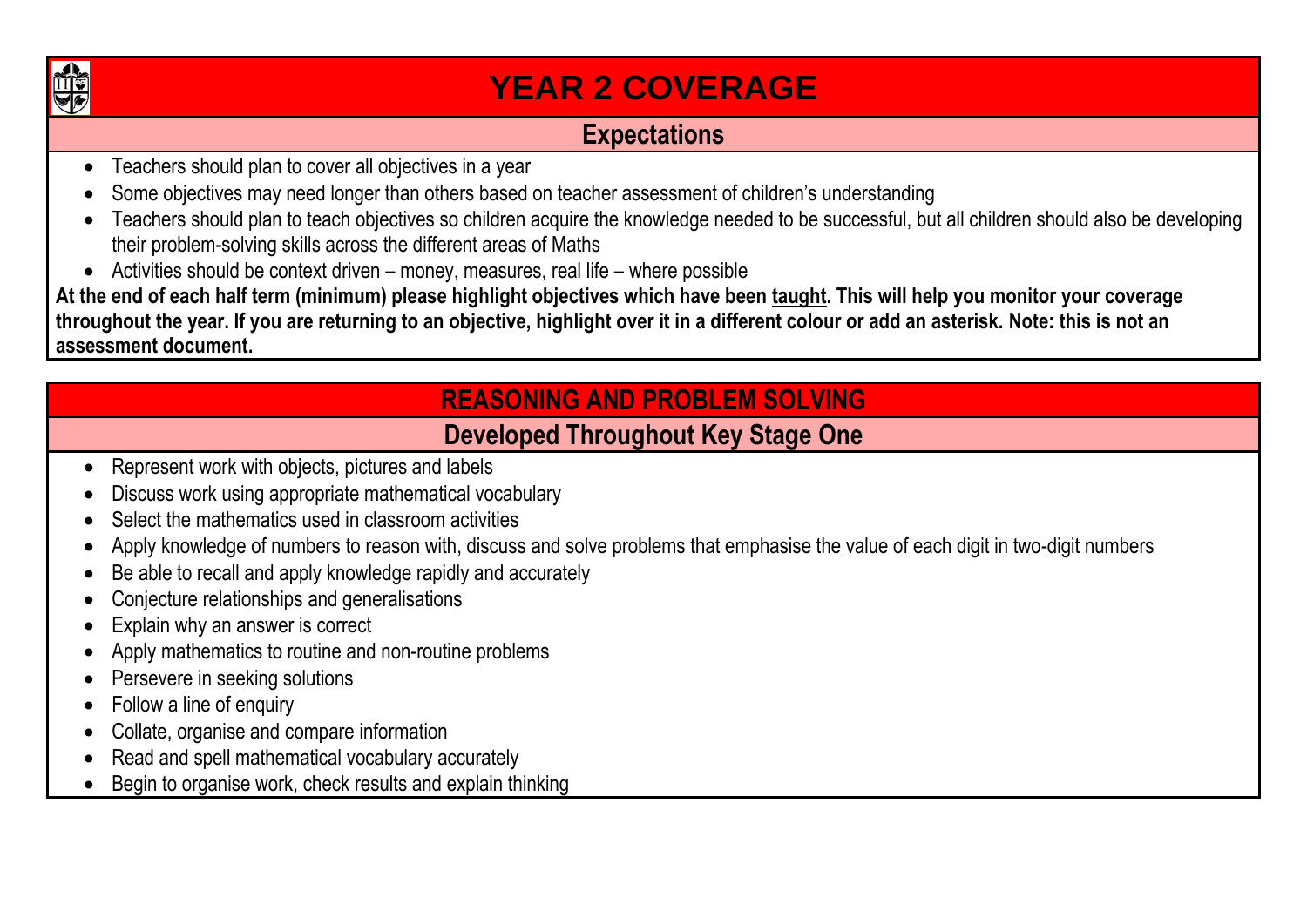|                | <b>NUMBER</b>                                                                                                                                           |                                                                                                                                                                   |                                                                                                                                                                                                  |                                                                                                                                                  |                                                                                                                                                                                                                 |                                                                                                                                                    |  |  |  |  |
|----------------|---------------------------------------------------------------------------------------------------------------------------------------------------------|-------------------------------------------------------------------------------------------------------------------------------------------------------------------|--------------------------------------------------------------------------------------------------------------------------------------------------------------------------------------------------|--------------------------------------------------------------------------------------------------------------------------------------------------|-----------------------------------------------------------------------------------------------------------------------------------------------------------------------------------------------------------------|----------------------------------------------------------------------------------------------------------------------------------------------------|--|--|--|--|
| <b>YEAR</b>    | <b>NUMBER &amp;</b><br><b>PLACE VALUE</b>                                                                                                               | <b>ADDITION &amp;</b><br><b>SUBTRACTION</b>                                                                                                                       | <b>MULTIPLICATION &amp;</b><br><b>DIVISION</b>                                                                                                                                                   | <b>MONEY</b>                                                                                                                                     | <b>FRACTIONS</b>                                                                                                                                                                                                | <b>STATISTICS</b>                                                                                                                                  |  |  |  |  |
| $\overline{2}$ | 2NP1 Count in steps of 2,3 and 5<br>from 0, forward and backward                                                                                        | 2AS1 Recall and use addition and<br>subtraction facts to 20 fluently                                                                                              | 2MD1 Solve problems involving x and<br>$\div$ , using repeated addition                                                                                                                          | 2MY1 Solve problems with addition<br>and subtraction using coins and<br>pictorial representations                                                | 2FP1 Connect unit fractions to equal<br>sharing and grouping                                                                                                                                                    | 2ST1 Record/collate/organise/<br>compare information                                                                                               |  |  |  |  |
|                | 2NP2 Count in tens from any number,<br>forward and backward                                                                                             | 2AS2 Add and subtract a two-digit<br>number and ones using concrete<br>objects and pictorial representations                                                      | <b>2MD2</b> Recall/use $x$ and $\div$ facts for<br>the 2 multiplication table, including<br>recognising odd and even numbers<br>and connect them to each other                                   | 2MY2 Recognise/use symbols for<br>pounds $(E)$ and pence $(p)$ , recording<br>separately                                                         | 2FP2 Recognise, find, name and<br>write fractions 1/4, 2/4 and 3/4 of a<br>set of objects [3/4 as the first<br>example of a non-unit fraction]                                                                  | 2ST2 Interpret/construct simple<br>pictograms. Ask/answer simple<br>questions by counting the number of<br>objects in each category                |  |  |  |  |
|                | 2NP3 Recognise the place value of<br>each digit in a two-digit number (tens,<br>ones)                                                                   | 2AS3 Add and subtract a two-digit<br>number and ones mentally                                                                                                     | <b>2MD3</b> Recall/use x and $\div$ facts for the<br>5 and 10 multiplication tables and<br>connect them to each other                                                                            | 2MY3 Combine amounts to make a<br>particular value                                                                                               | 2FP3 Recognise, find, name and<br>write fractions 1/3 of a set of objects                                                                                                                                       | 2ST3 Interpret/construct tally charts.<br>Ask/answer simple questions by<br>counting number of objects                                             |  |  |  |  |
|                | 2NP4 Identify and represent numbers<br>using different representations,<br>including the number line                                                    | 2AS4 Extend understanding of the<br>language of addition and subtraction<br>to include sum/difference                                                             | 2MD4 Connect the 10 x table to place<br>value, and the 5 x table to the<br>divisions on the clock face                                                                                           | 2MY4 Find different combinations of<br>coins that equal the same amounts of<br>money                                                             | 2FP4 Recognise, find, name and<br>write fractions 1/4, 2/4 and 3/4 of a<br>quantity                                                                                                                             | 2ST4 Interpret/construct tally charts.<br>Use many-to-one correspondence<br>with simple ratios 2, 5, 10                                            |  |  |  |  |
|                | <b>2NP5</b> Estimate numbers using<br>different representations, including<br>the number line                                                           | 2AS5 Add and subtract two two-digit<br>numbers using concrete objects and<br>pictorial representations                                                            | <b>2MD5</b> Solve problems involving<br>multiplication and division, using<br>materials and arrays                                                                                               | 2MY5 Solve simple problems in a<br>practical context involving addition<br>and subtraction of money of the same<br>unit, including giving change | 2FP5 Recognise, find, name and<br>write fractions 1/3 of a quantity                                                                                                                                             | 2ST5 Interpret/construct block<br>diagrams. Ask/answer questions by<br>sorting categories by quantity                                              |  |  |  |  |
|                | 2NP6 Compare and order numbers<br>from 0 up to 100                                                                                                      | 2AS6 Solve problems with addition<br>and subtraction using concrete<br>objects and pictorial representations                                                      | 2MD6 Solve problems in contexts<br>involving $x$ and $\div$ , using mental<br>methods and multiplication and<br>division facts                                                                   |                                                                                                                                                  | 2FP6 Write simple fractions [e.g. 1/2]<br>of $6 = 3$ ]                                                                                                                                                          | 2ST6 Interpret/construct block<br>diagrams. Ask/answer questions by<br>sorting the categories by quantity.<br>Use many-to-one correspondence       |  |  |  |  |
|                | <b>2NP7</b> Use $\leq$ , $>$ and $=$ signs                                                                                                              | 2AS7 Add and subtract three one-<br>digit numbers using concrete objects<br>and pictorial representations                                                         | 2MD7 Calculate mathematical<br>statements for $x$ and $\div$ within the<br>2,5,10 multiplication tables and write<br>them using the multiplication (x),<br>division $(+)$ and equals $(=)$ signs |                                                                                                                                                  | 2FP7 Recognise the equivalence of<br>$2/4$ and $1/2$                                                                                                                                                            | 2ST7 Interpret/construct simple<br>tables. Ask/answer simple questions<br>by sorting the categories by quantity                                    |  |  |  |  |
|                | <b>2NP8</b> Read and write numbers to at<br>least 100 in numerals                                                                                       | 2AS8 Add and subtract a two-digit<br>number and tens using concrete<br>objects and pictorial representations                                                      | 2MD8 Show that multiplication of 2<br>numbers can be in any order<br>(commutative) and division of 1<br>number by another cannot [e.g. $4 \times 5$<br>$= 20$ ; $20 \div 5 = 4$ ]                |                                                                                                                                                  | 2FP8 Count in fractions up to 10,<br>starting from any number and using<br>the 1/2 and 2/4 equivalence on the<br>number line [e.g. $1\frac{1}{4}$ , $1\frac{2}{4}$ (or $1\frac{1}{2}$ ),<br>$1\frac{3}{4}$ , 2] | 2ST8 Interpret/construct simple<br>tables. Ask/answer simple questions<br>by sorting the categories by quantity.<br>Use many-to-one correspondence |  |  |  |  |
|                | 2NP9 Read and write numbers to at<br>least 100 in words                                                                                                 | 2AS9 Add and subtract a two-digit<br>number and tens mentally                                                                                                     |                                                                                                                                                                                                  |                                                                                                                                                  |                                                                                                                                                                                                                 | 2ST9 Ask/answer questions about<br>totalling/comparing categorical data                                                                            |  |  |  |  |
|                | 2NP10 Recognise patterns within the<br>number system                                                                                                    | 2AS10 Recognise/use the inverse<br>relationship between + and -<br>Use to check calculations and solve<br>missing number problems                                 |                                                                                                                                                                                                  |                                                                                                                                                  |                                                                                                                                                                                                                 |                                                                                                                                                    |  |  |  |  |
|                | 2NP11 Begin to understand zero as a<br>place holder                                                                                                     | 2AS11 Use + and - facts to 20 to<br>derive and use related facts up to 100<br>[e.g. $3 + 7 = 10$ ; $10 - 7 = 3$ and $7 = 10$<br>$-3$ to calculate $30 + 70 = 100$ |                                                                                                                                                                                                  |                                                                                                                                                  |                                                                                                                                                                                                                 |                                                                                                                                                    |  |  |  |  |
|                | <b>2NP12</b> Partition numbers in different<br>ways [e.g. $23 = 20 + 3$ ; $23 = 10 + 13$ ]<br>2NP13 Read/measure temperature<br>(°C) using thermometers | 2AS12 Add and subtract 3 one-digit<br>numbers mentally<br>2AS13 Add and subtract 2 two-digit<br>mentally                                                          |                                                                                                                                                                                                  |                                                                                                                                                  |                                                                                                                                                                                                                 |                                                                                                                                                    |  |  |  |  |